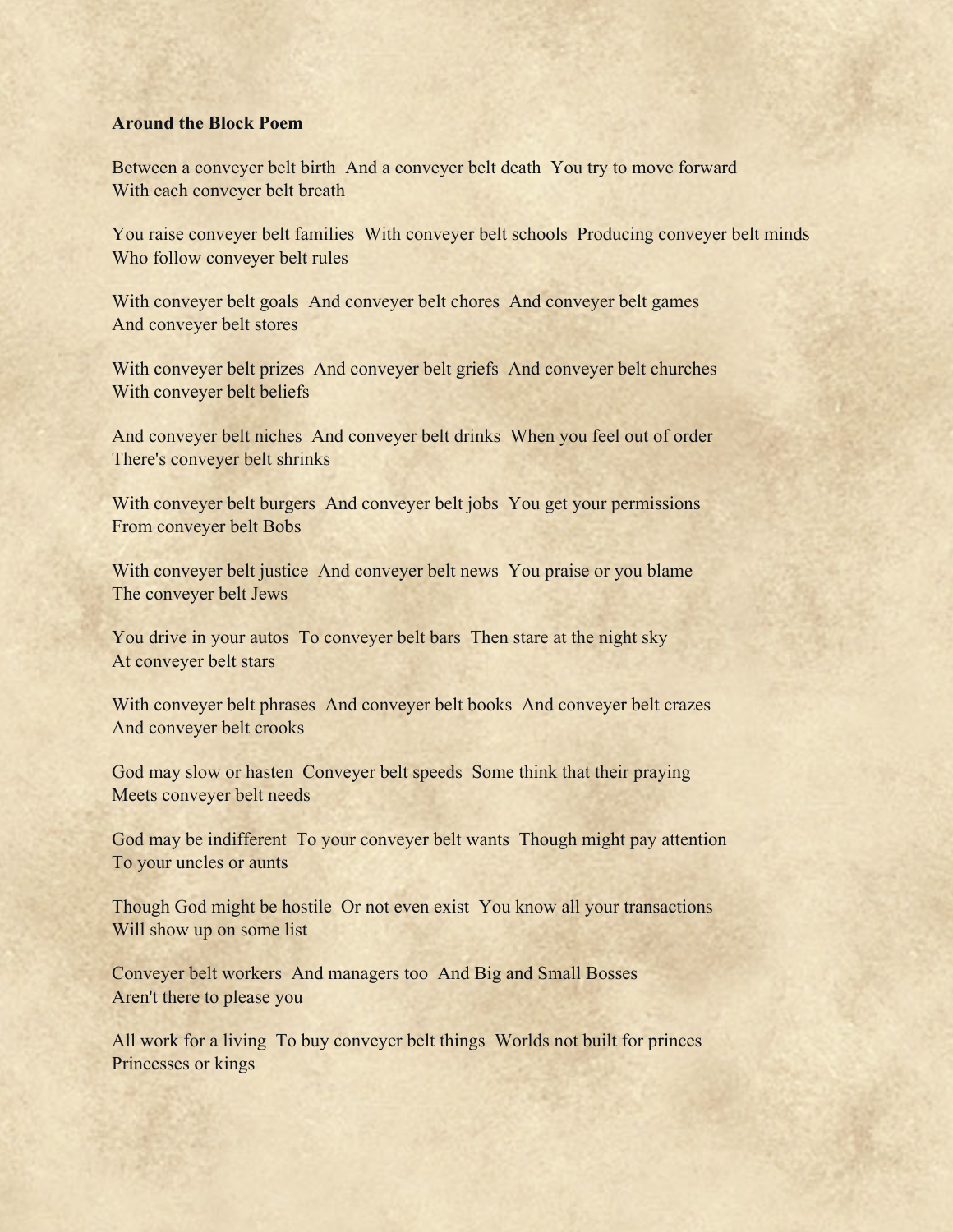Conveyer belt smiles Conveyer belt smirks Conveyer belt jobs With conveyer belt perks

Conveyer belt cars Buses, wagons and vans Go to most destinations: Out in space there's tin cans

Conveyer belt farmers Conveyer belt factories Conveyer belt stores Who could ask for more?

Conveyer belt testing For minds bodies and souls To place all round and all square pegs In appropriate holes

Conveyer belt experts Observe conveyer belt folks To check every function Or their arts and their jokes

Conveyer belt doctors And scientists too Discover or tell you Those things you should do

Conveyer belt workdays Then conveyer belt clubs You dance to their music With conveyer belt drugs

Conveyer belt policemen Arrest you for such Conveyer belt judges Scream "you're just too much!"

Conveyer belt justice And then there's rehab Be careful you do not End up on some slab

Conveyer belt justice Well you try to grab A bit of compassion: Some end up in their lab

Conveyer belt contrition For conveyer belt crime For attitudes awful You will do some time

Conveyer belt prizes For conveyer belt work Which raises Joe Normal One step beyond "jerk"

Conveyer belt shrinks Assess conveyer belt flaws And why your poor sick brain Broke conveyer belt laws

You were too fast or too slow Or too dumb or smart Too sexy or sterile Or allergic to art

You were too mean or too nice Or too big or small Or just too damn "gifted" To deal with it all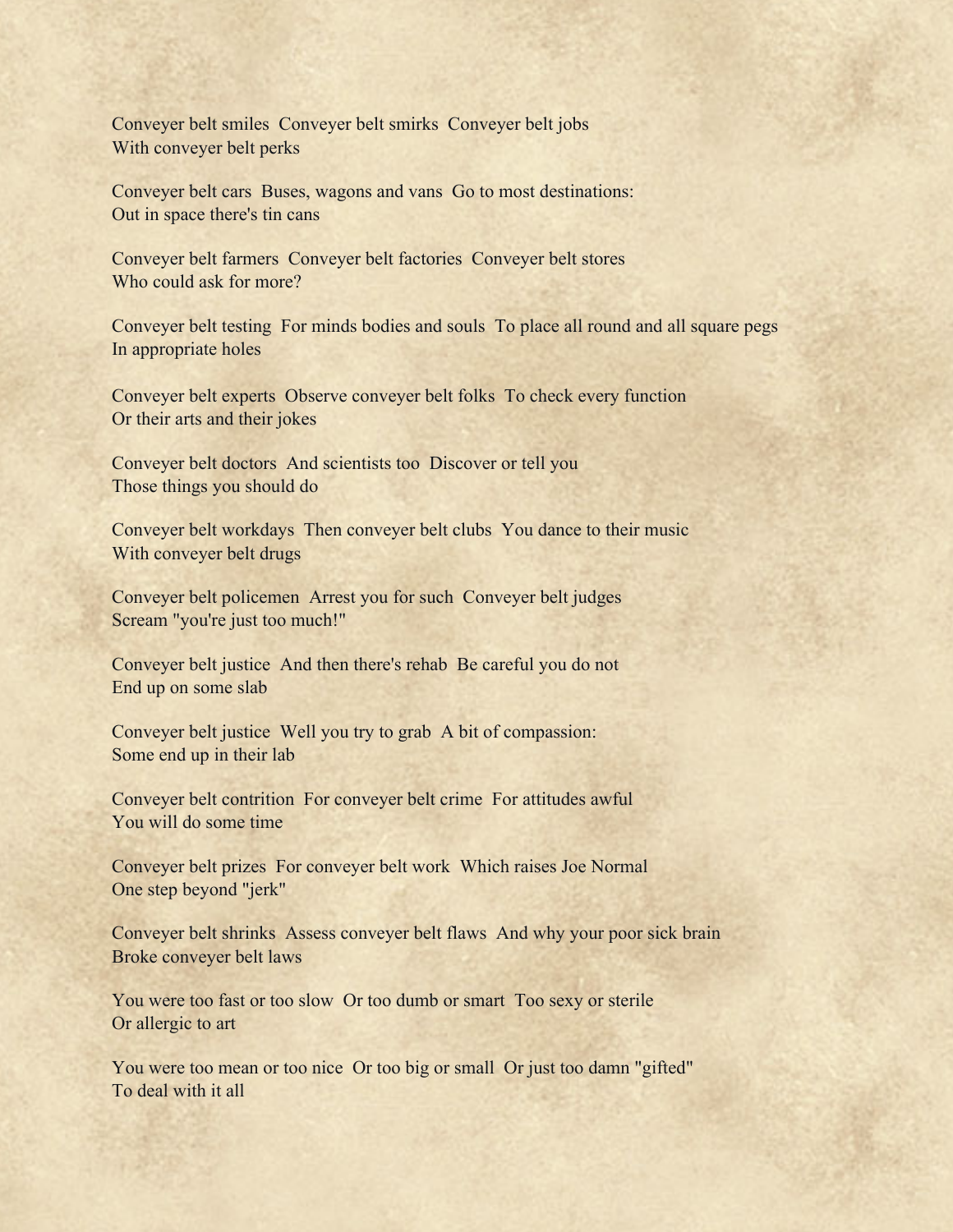You were too different from others Or too much the same Too squashed or rebellious To handle "The Game"

Too willful or passive You get the Idea? Its clear now that most lives Are just run by fear

One error and its over The boat has just sunk Its clear you were psycho Or schizo or drunk

Conveyer belt graphs And conveyer belt charts Are read best by experts With conveyer belt hearts

Conveyer belt essays And also advice: Will tell you each day What's deemed naughty or nice

Conveyer belt critics Conveyer belt plays Conveyer belt movies With straights bis and gays

Conveyer belt Indians And yes cowboys too: Without them what would we Poor sick dumb humans do

Conveyer belt poems Conveyer belt art You form your opinions To sound mean or smart

Conveyer belt problems Conveyer belt lies Conveyer belt answers Between someone's thighs

Conveyer belt sessions Conveyer belt fears Conveyer belt answers Between someone's ears

Between some soup kitchen And a five star hotel You hope for some moments Where they mean you well

Conveyer belt sex Conveyer belt love Yes, stand in the lines But don't push or shove

Conveyer belt taxis To conveyer belt planes, With conveyer belt losses And conveyer belt gains

Conveyer belt Parties Sell Political Cures: Go meet all the pundits Spin doctors and whores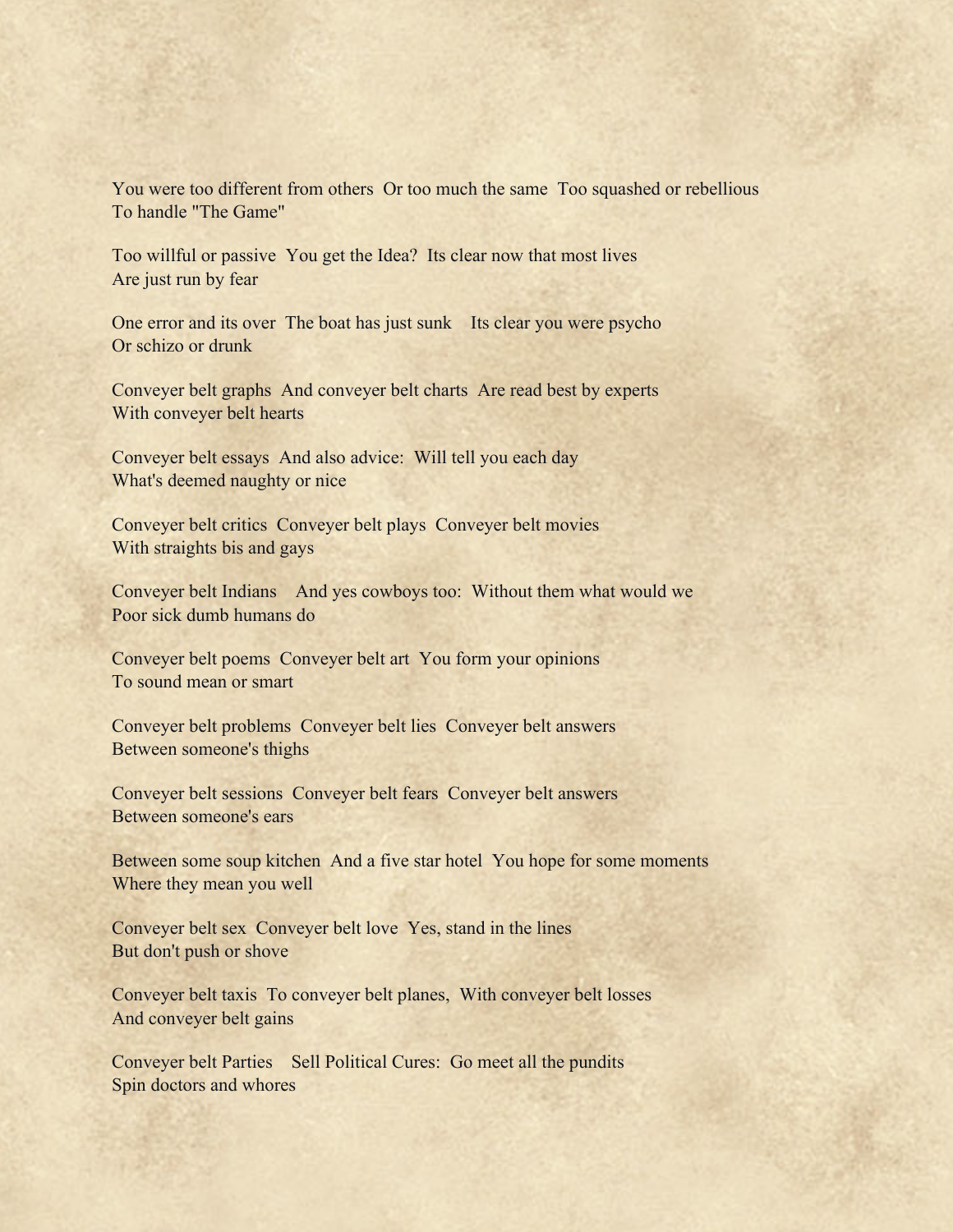Conveyer Belt Parties Market Political Cures Come meet all the geniuses Donors and bores

I guess there's some pleasures Amidst all the pain: You say one wrong sentence And spoil all their gain

Conveyer belt Marriage Conveyer belt Kids They will mope on some couch About all that you did

Conveyer belt Doctors Assess who's to blame: A question of fashion: Its not always the same

Sometimes its bad Mommies Sometimes its bad Dads Sometimes local Commies Or bad girls or bad lads

They must find a culprit Some factor to blame: Just fix that one small thing And then there's no pain!

You think a bit different? You act a bit odd? You believe or just cannot In angels, devils or God?

Committees will find out What's normal or healthy or not For conveyer belt Society Was there stuff we forgot?

Conveyer belt peacetime Conveyer belt wars But we cannot think much Beyond conveyer belt chores

Conveyer belt anthems For conveyer belt sports Then afterwards issues In conveyer belt courts

Conveyer belt births Conveyer belt deaths Ignore them or count up Conveyer belt breaths

Conveyer belt cribs Conveyer belt graves Conveyer belt funerals For have nots and haves

Conveyer belt newspapers Report what we want Or stuff that we can't bear Where's Immanuel Kant?

If you're never grouchy You're probably nuts Though I have no program: Just passion and guts

If you're always grouchy I really feel sad You'll end up in the lunchbox For some new fangled cad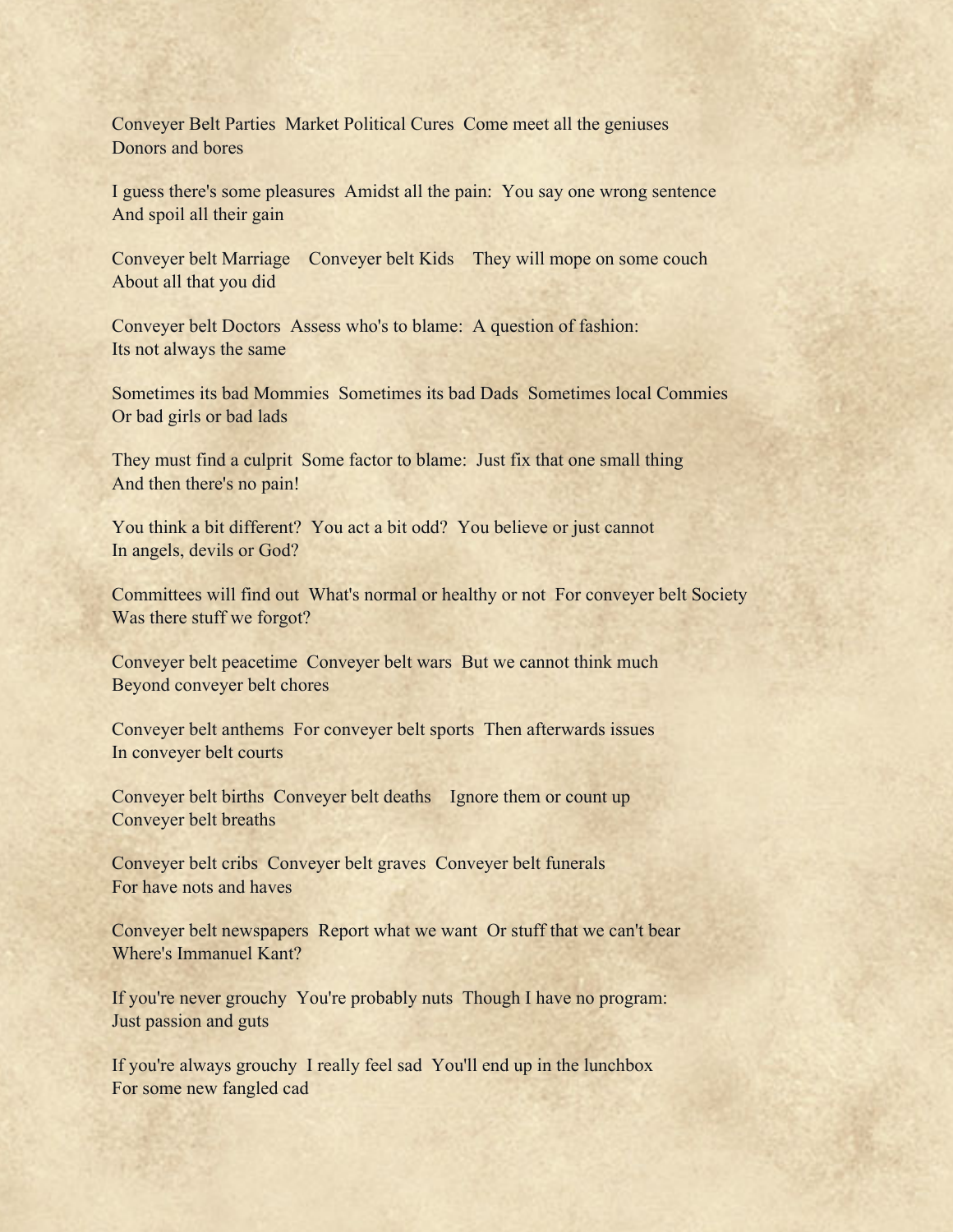Its best to be stupid Ugly fat thick and dull And blend into the woodwork Or melt in the hull

Its best to be boring And never stick out Among minds always snoring So they don't throw you out

Its best to be average Not whine or complain Or stir up those juices That make folks insane

Its best to be sneaky Undercover and sly Then pounce on your targets: You're damned jealous, that's why!

Its best to be stoic Just like your Mom or Dad Everything is just business Or it all ends up sad

Its best to like lynch mobs Known politely as "groups" Sit nicely like pigeons In your appropriate coups

Its best to be compliant And love the Machine Who cares if your bosses Are crazy biased or mean?

Its best to be crazy For quite few are sane In groups all are lazy And share every pain

If everyone's crazy All the people you know You can master each mountain All above and below

Its best to be crazy And then you fit in Folks love safety in Numbers And then they always win

Then forty years after You' re allowed to complain By revealing some key facts About the Normal Insane

Well forty years after If you do survive And the ugly sick and weak ones Die out in the hive

Yes forty years after You can write the Big Book And then they can beat up Each coward fiend or crook

You'll bask in your millions Among conveyer belt Haves And they are the Have-Nots Who dug their own graves

You'll bask in your billions Now that you're at the top But none of the madness That made you will stop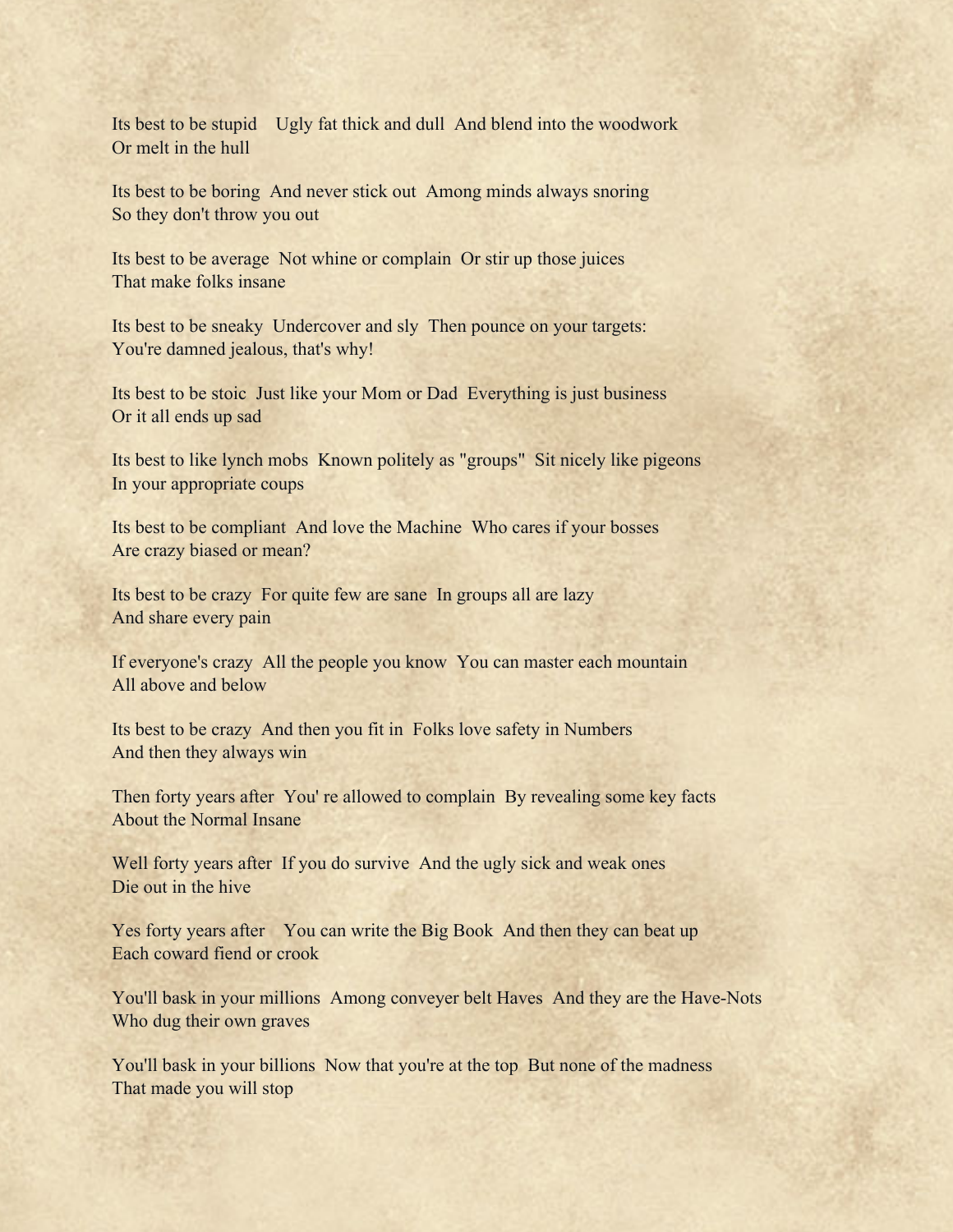You'll bask in your trillions And no one understands Its always the same thing In all of our lands

Ah you once were human Your foes human too: You fought just like tigers And what could be new?

You once were all losers And now you all won And now all the losers Scan you with their gun

Conveyer belt wants Conveyer belt needs But heart is just human Sometimes it just bleeds

No one understands that Except maybe Mom Whether crazy or normal Or dizzy or calm

World's manipulations World's wants and world's needs The glories of nations: The heart only bleeds

Conveyer belt Policemen Come to clean up the "mess" Well, YES they did cause it But let's not obsess

Conveyer belt Teachers Debate boredom and stress Well, YES, they're usually culprits But let's not digress

Conveyer belt Judges Want Meanings or Facts Each one of them Fudges But they too paid a Tax

Conveyer belt Lawyers Find angles they like Well how does one "process" This goy or this kike?

Conveyer belt Friends Wait for their favorite parts Of what may be left Of your science or arts

Ah such lovely People At the scene of each vice Well all of them caused it But some pay the price

Ah such lovely People At the scene of each virtue All claiming credit or to credit Can what you know hurt you?

Its best to be small and ugly And bad, stupid petty and numb Hidden crooked manipulative and brutal With all folks under your thumb